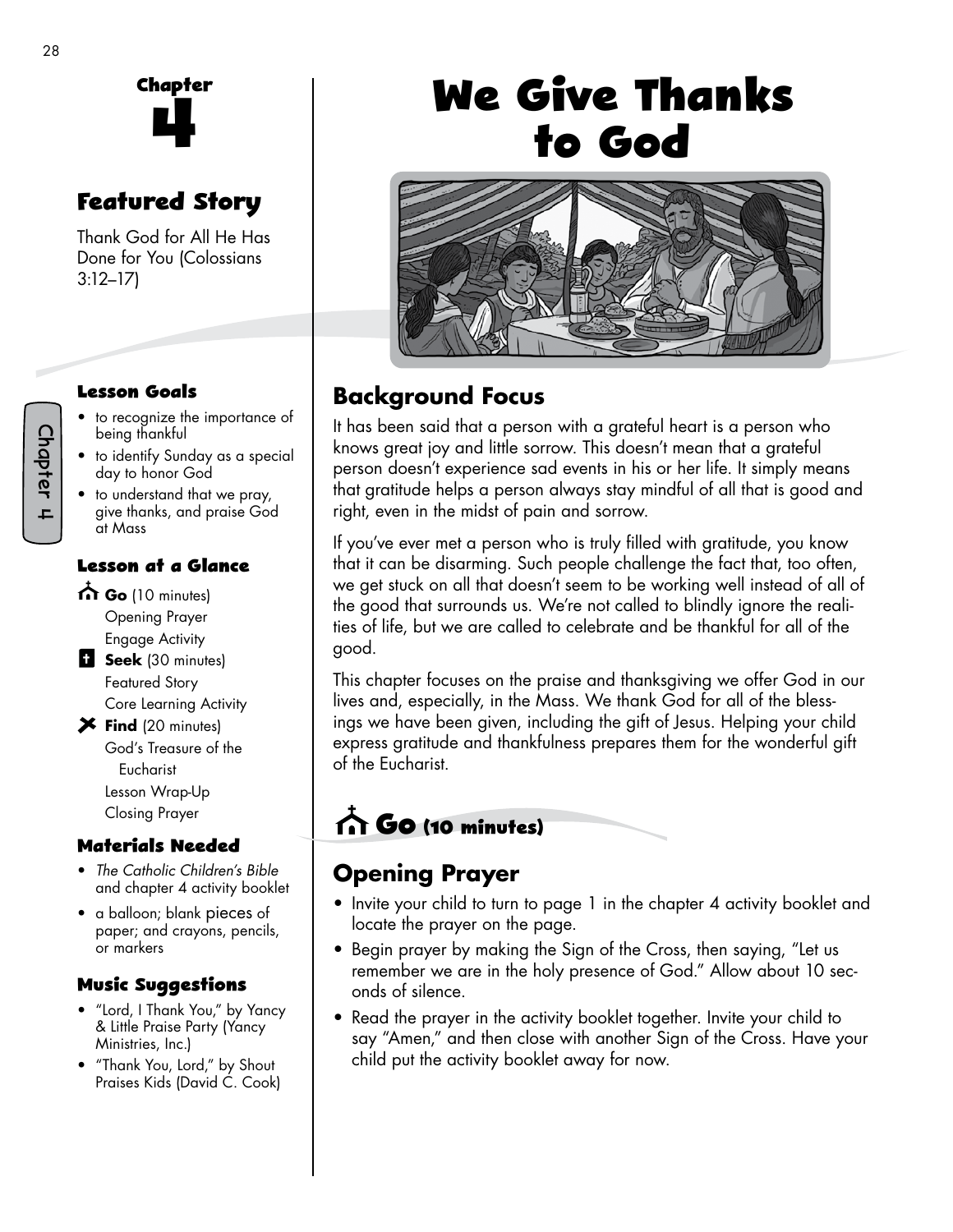# **Engage Activity**

- Write the following on a piece of paper before starting the lesson, and cover it with another piece of paper: "What are you thankful for?"
- Give your child a blank piece of paper, and make sure that they have something to write with.
- Tell your child that you have written a question on a piece of paper, and they will have to create a list of as many things as possible that answer the question. However, they will have only 1 minute to complete the activity. The goal is to make the biggest list they can.
- Uncover the question, and encourage your child to write as quickly as they can. Tell them that spelling doesn't count for this activity.
- Set a timer or announce the end of 1 minute, then invite your child to count how many things they have listed.
- Explain that today they will be learning about what it means to be thankful and how we show thanksgiving to God in the Mass.

# **Seek (30 minutes)**

### **Featured Story**

- Invite your child to find Colossians 3:12–17 in *The Catholic Children's Bible* (pages 1864– 1865).
- Direct your child to turn the page and place an "I found it!" sticker next to the Featured Story (page 1866).
- Ask your child to look at the two main images on pages 1866–1867, and ask what they think is happening in each.
- Invite your child to read the title of the Featured Story and the verses on page 1866.
- Ask your child how many times the Featured Story mentions the words *thankful*, *thanks*, or *thanksgiving (three).* Explain that these Bible verses are talking about qualities that Christians—those who follow Jesus—should have, and thankfulness is an important one.
- Invite your child to share why they think we should be thankful to God.

#### **Understand It!**

- Read Understand It! on page 1867.
- Ask questions about the reading or review these key points:
	- ° We should thank God because he has given us everything.
	- ° We can say, "Thank you, God," whenever something good happens.
	- ° At Mass we thank God for Jesus and all he did for us.
- Tell your child that we have a choice: to be focused on the good things that are in our life or on the bad things. Ask them which they would rather be focused on. Remind them that we can say, "Thank you, God," at anytime. This will help us be grateful for all of the good things in our lives.

#### **Live It!**

- Read Live It! on page 1867 together.
- Have your child turn to page 2 in the activity booklet and complete the activity. Read the directions, and invite your child to check off all of the things they are grateful for.
- Ask your child to think of and write one way they can show their thankfulness, or gratitude, through an action.

#### **Tell It!**

- Ask your child to look at the images in Tell It! on page 1867, and remind them that we can thank God at all times.
- Invite your child to share what the images might be telling us about the different ways we can thank God.
- Have your child use some of the smaller stickers to mark parts of the Featured Story pages that capture their interest. Remind them to save enough stickers to use on the remaining chapters.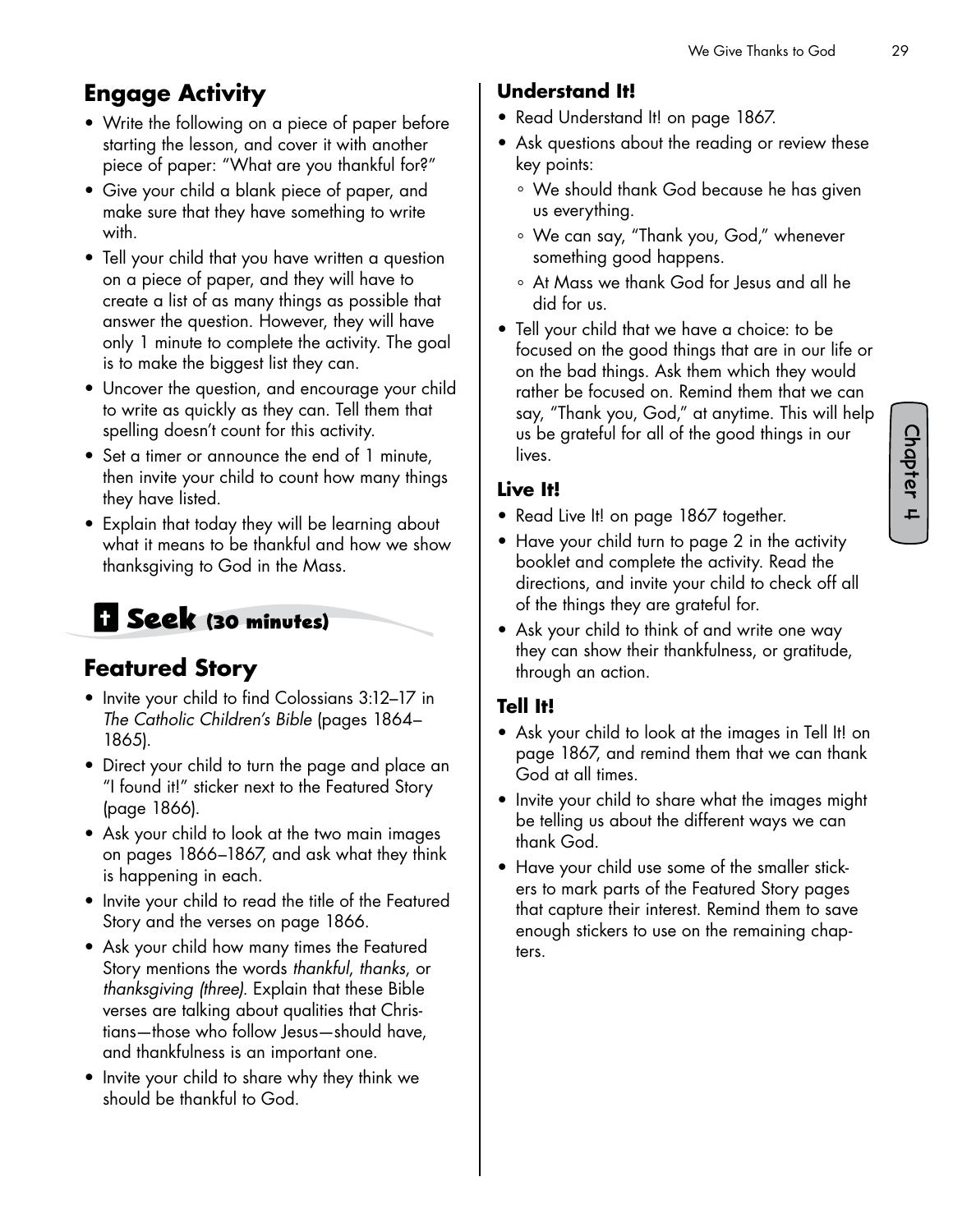# **Core Learning Activity**

#### **Balloon Thank-Yous**

**Note:** A balloon is used in this activity. If your child has an allergy to latex, you should skip this activity.

- Tell your child to take a minute to think of all of the things they are thankful for.
- Blow up a balloon and tie it.
- Explain to your child that you are going to play a game called "Balloon Thank-Yous." Tell them that you are going to hit the balloon in the air. The goal is to keep the balloon up in the air as long as possible by taking turns hitting it. If the balloon touches the floor, it is out of play.
- Tell your child that each time they hit the balloon, they must say something they are thankful for, trying not to say the same thing twice. If they forget to say something, the balloon is taken out of play. They must stay in their chair at all times and can't stand up.
- Count to three, and hit the balloon in the air. Be sure to say something you are thankful for each time you hit the balloon as well.
- Time how long it takes until the balloon goes out of play. If this happens quickly, restart play and try to beat your best time.
- Invite your child to think about ways the activity shows us how much we have to be thankful to God for. Of course, in real life, we can thank God again and again for the same things.
- Remind your child that telling God we are thankful is important, and it is also important to show our thankfulness and gratitude through our words and actions.

# **Find (20 minutes)**

### **God's Treasure of the Eucharist**

- Invite your child to turn to pages 2 and 3 in *The Order of the Mass and Key Words* activity booklet. Explain that the Gloria prayer is a **hymn** of praise and thanksgiving that we pray on most Sundays at Mass during the Introductory Rites. Explain that the first two lines are the song the angels sang to the shepherds when Jesus was born. Read the prayer together, introducing any vocabulary that your child might have questions about.
- Tell your child that Sunday is the Lord's Day—a special day to honor and thank God. Continue with the following points:
	- ¾ The word *Eucharist* means "thanksgiving."
	- $\triangleright$  During the Mass, we pray, give thanks, and praise God.
	- ¾ We thank God for all of the blessings he has given us and we thank him that Jesus is with us.
- Ask your child if they can think of any other ways we honor and praise God through our words or actions at Mass. Explain some of the following actions that express honor and praise:
	- ¾ We show respect when we **genuflect** on one knee before the altar when we enter or leave the church. *(You may wish to practice this with your child.)*
	- ¾ We stand during the reading of the Gospel to show how important it is.
	- ¾ We also praise God by singing different songs, or hymns, during the Mass.
- Ask some questions to check for comprehension:
	- ¾ Why is Sunday a special day? *(It is the Lord's Day; it is a special day to honor and thank God for all of our blessings; we especially thank God for the gift of Jesus.)*
	- ¾ What does the word *Eucharist* mean? *(thanksgiving)*